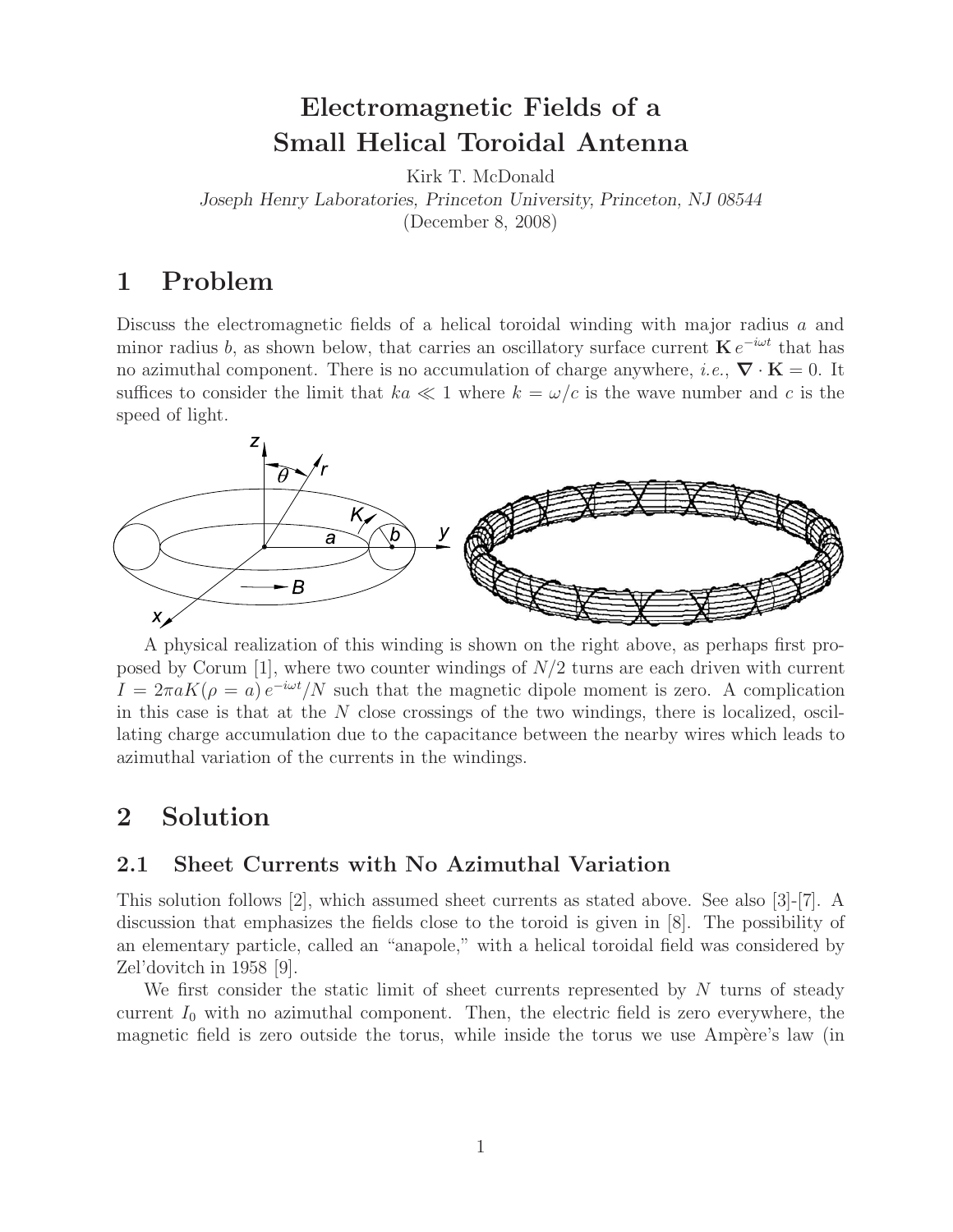Gaussian units) to find,

$$
\mathbf{B}_{\text{static}} = \begin{cases} 2NI_0 \hat{\boldsymbol{\phi}}/c\rho & \text{(inside torus)},\\ 0 & \text{(outside torus)}, \end{cases}
$$
(1)

where  $\rho = \sqrt{x^2 + y^2}$ .

The fact that both the static electric and magnetic vanish outside the torus implies that all multiple moments vanish for a conventional multipole expansion in this region. However, the vector potential is certainly nonzero inside the torus, so that continuity of the vector potential at its surface implies that the vector potential is nonzero outside the torus as well.<sup>1</sup>

To find the vector potential, and the electric and magnetic field, in the case of oscillating currents in the windings, we follow a method due to Hertz. The electric and magnetic fields **E** and **B** can be derived from the scalar and vector potentials V and **A** according to,

$$
\mathbf{E} = -\nabla V - \frac{1}{c} \frac{\partial \mathbf{A}}{\partial t}, \qquad \mathbf{B} = \nabla \times \mathbf{A}, \tag{2}
$$

in Gaussian units. We work in the Lorenz gauge [13] where the potentials satisfy the auxiliary condition,

$$
\nabla \cdot \mathbf{A} = -\frac{1}{c} \frac{\partial V}{\partial t}.
$$
 (3)

The potentials then obey the wave equations,

$$
\nabla^2 \mathbf{A} - \frac{1}{c^2} \frac{\partial^2 \mathbf{A}}{\partial t^2} = -\frac{4\pi}{c} \mathbf{J}, \qquad \nabla^2 V - \frac{1}{c^2} \frac{\partial^2 V}{\partial t^2} = -4\pi \varrho,
$$
\n(4)

where  $\rho$  and **J** are the charge and current densities of the sources of the waves. Formal solutions for the (retarded) vector potential have been given by Lorenz,

$$
\mathbf{A}(\mathbf{r},t) = \frac{1}{c} \int \frac{\mathbf{J}(\mathbf{r}',t'=t-R/c)}{R} d\text{Vol}', \qquad V(\mathbf{r},t) = \int \frac{\varrho(\mathbf{r}',t'=t-R/c)}{R} d\text{Vol}', \quad (5)
$$

where  $R = |\mathbf{r} - \mathbf{r}'|$ .

There is nowhere any accumulation of charge in the present problem, so that  $\rho = 0$  and hence the scalar potential  $V$  is zero as well. In this case, the Lorenz-gauge condition  $(3)$  tells us that,

$$
\nabla \cdot \mathbf{A} = 0,\tag{6}
$$

so that the vector potential can be written as the curl of another vector, which we will call  $\mathbf{Z}_\text{M},$  the magnetic Hertz vector, $^2$ 

$$
\mathbf{A} = \nabla \times \mathbf{Z}_{\mathrm{M}}.\tag{7}
$$

From the wave equation (4) for the vector potential, we have,

$$
\nabla^2 \mathbf{A} = \nabla^2 (\mathbf{\nabla} \times \mathbf{Z}_M) = \mathbf{\nabla} \times \nabla^2 \mathbf{Z}_M = \frac{1}{c^2} \frac{\partial^2 \mathbf{A}}{\partial t^2} - \frac{4\pi}{c} \mathbf{J} = \mathbf{\nabla} \times \frac{1}{c^2} \frac{\partial^2 \mathbf{Z}_M}{\partial t^2} - \frac{4\pi}{c} \mathbf{J}
$$
 (8)

<sup>1</sup>Aharonov and Bohm [10, 11, 12] have discussed quantum phenomena in the regions of zero magnetic field but nonzero vector potential.

<sup>2</sup>For additional discussion of electric and magnetic Hertz vectors and scalars, see the Appendix of [14].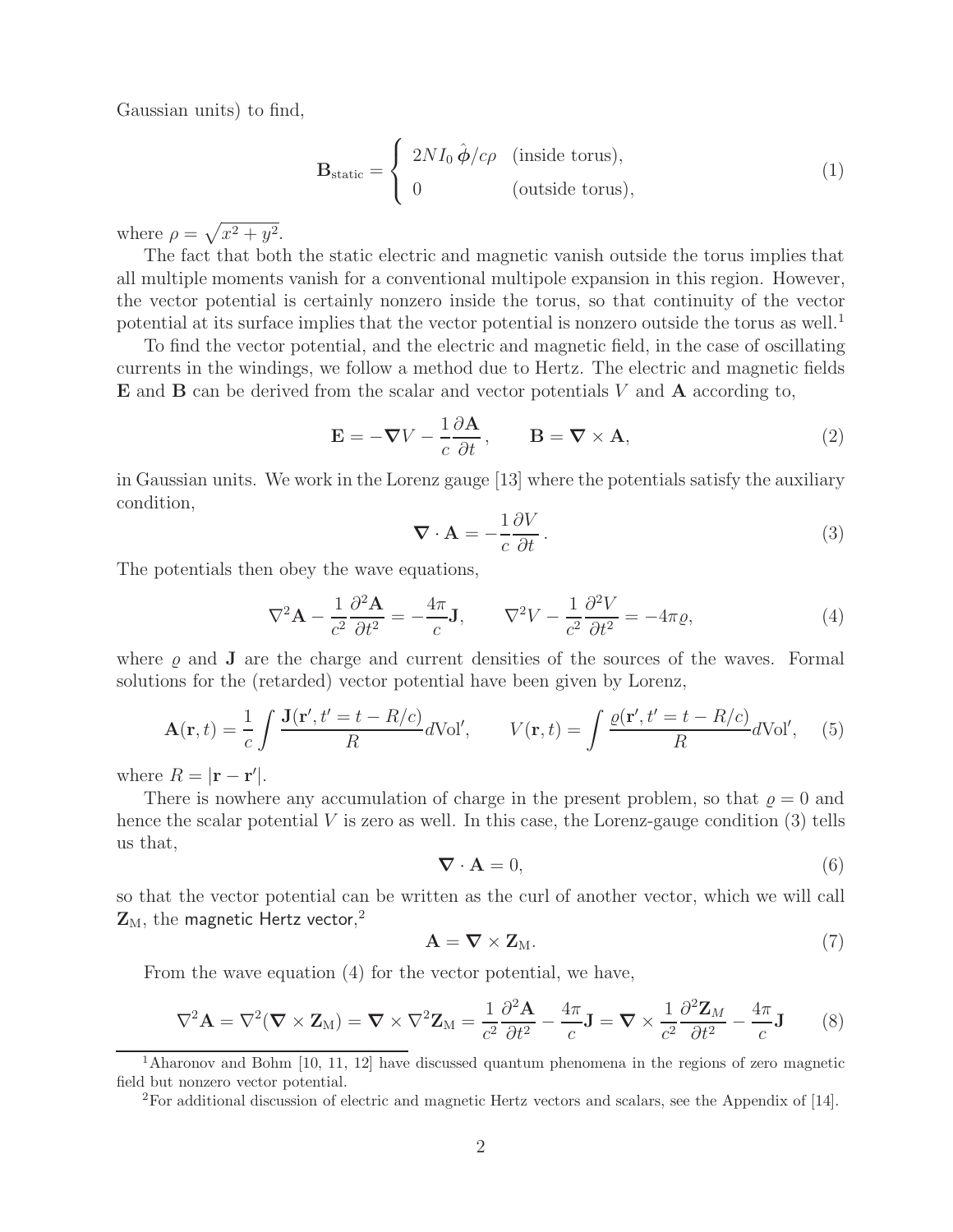If we write the current density as,

$$
\mathbf{J} = c\mathbf{\nabla} \times \mathbf{M},\tag{9}
$$

in terms of a magnetization density **M**, the magnetic Hertz vector satisfies the wave equation,

$$
\nabla^2 \mathbf{Z}_M - \frac{1}{c^2} \frac{\partial^2 \mathbf{Z}_M}{\partial t^2} = -4\pi \mathbf{M}.
$$
 (10)

This justifies the alternative terminology that the magnetic Hertz vector is a polarization potential, with the formal solution,

$$
\mathbf{Z}_{\mathrm{M}}(\mathbf{r},t) = \int \frac{\mathbf{M}(\mathbf{r}',t'=t-R/c)}{R} d\mathrm{Vol}'. \qquad (11)
$$

If we regard the static magnetic field (1) inside the torus as due to a magnetization density **M** rather than a conduction current density **J** or **K**, then  $H = B - 4\pi M = 0$ , so the required magnetization is,

$$
\mathbf{M}_{\text{static}} = \frac{\mathbf{B}_{\text{static}}}{4\pi} = \begin{cases} N I_0 \hat{\boldsymbol{\phi}} / 2\pi c\rho & \text{(inside torus)},\\ 0 & \text{(outside torus)}. \end{cases}
$$
(12)

In the case of an oscillating current  $I_0 e^{-i\omega t}$ , the equivalent oscillating magnetization is,

$$
\mathbf{M}(\rho, t) = \mathbf{M}_{\text{static}}(\rho) e^{-i\omega t}.
$$
\n(13)

Using this in eq. (11), the magnetic Hertz vector is given by,

$$
\mathbf{Z}_{\mathrm{M}}(\mathbf{r},t) = \int \frac{\mathbf{M}_{\mathrm{static}}(\rho') e^{i(kR - \omega t)}}{R} d\mathrm{Vol}'. \qquad (14)
$$

For an approximate solution, we use the relations,

$$
R \approx r - \hat{\mathbf{r}} \cdot \mathbf{r}', \qquad \frac{1}{R} \approx \frac{1}{r} \left( 1 + \frac{\hat{\mathbf{r}} \cdot \mathbf{r}'}{r} \right), \tag{15}
$$

where the term in  $1/r^2$  improves the accuracy at small r. Then,<sup>3</sup>

$$
\mathbf{Z}_{\mathrm{M}}(\mathbf{r},t) \approx \frac{e^{i(kr-\omega t)}}{r} \int \mathbf{M}_{\mathrm{static}}(\rho') e^{-ik\hat{\mathbf{r}} \cdot \mathbf{r'}} \left(1 + \frac{\mathbf{r'} \cdot \hat{\mathbf{r}}}{r}\right) d\mathrm{Vol}'
$$

$$
\approx \frac{N I_0}{2\pi c} \frac{e^{i(kr-\omega t)}}{r} \int \frac{\phi'}{\rho'} \left[1 + \left(\frac{1}{r} - ik\right)\hat{\mathbf{r}} \cdot \mathbf{r'}\right] d\mathrm{Vol}' \tag{16}
$$

We evaluate integral (16) for **r** in spherical coordinates  $(r, \theta, \phi)$  but **r**<sup> $\prime$ </sup> in cylindrical coordinates  $(\rho, \phi, z)$ , and for an observer at distance  $r \gg a$  from the origin. In rectangular coordinates,  $\hat{\mathbf{r}} = (\sin \theta \cos \phi, \sin \theta \sin \phi, \cos \theta), \mathbf{r}' = (\rho' \cos \phi', \rho' \sin \phi', z')$  and  $\hat{\phi}' =$ 

<sup>&</sup>lt;sup>3</sup>Expanding the factor  $e^{i\mathbf{k}\cdot\mathbf{r}'}$  to first order in  $\mathbf{r}'$  in the Hertz vector  $\mathbf{Z}_M$  corresponds to expanding this factor to second order in the vector potential **A**, which corresponds to keeping (magnetic) quadrupole terms in the current density distribution.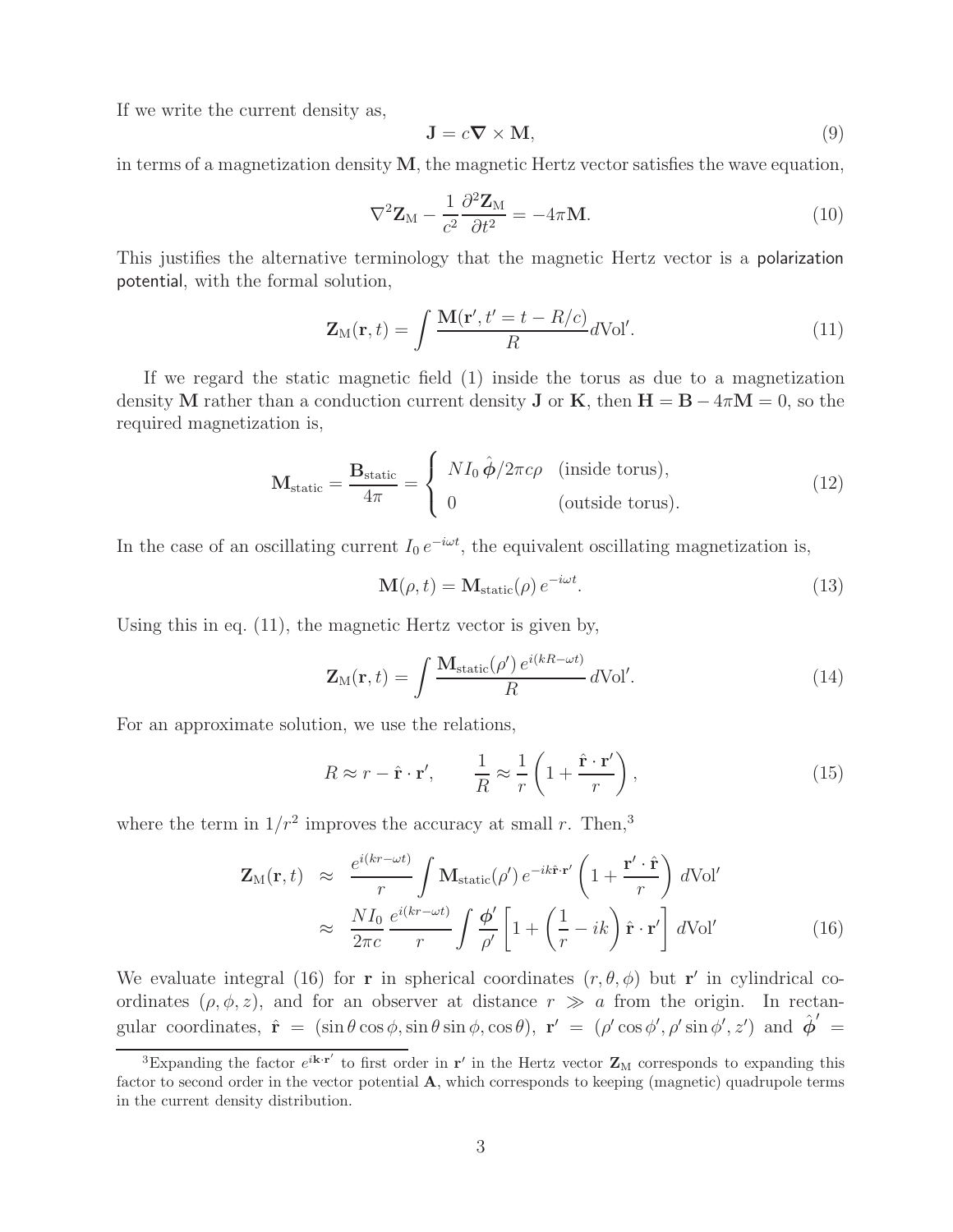$-\cos\phi'\hat{\mathbf{x}} + \sin\phi'\hat{\mathbf{y}}$ , so that,

$$
\mathbf{Z}_{\mathrm{M}}(r \gg a, t) \approx \frac{NI_{0}}{2\pi c} \frac{e^{i(kr - \omega t)}}{r} \int \frac{-\cos\phi' \hat{\mathbf{x}} + \sin\phi' \hat{\mathbf{y}}}{\rho'} \times
$$
  
\n
$$
\times \left[1 + \left(\frac{1}{r} - ik\right) [\rho'(\cos\phi' \sin\theta \cos\phi + \sin\phi' \sin\theta \sin\phi) + z'\cos\theta]\right] d\mathrm{Vol}'
$$
  
\n
$$
= \frac{NI_{0}V}{4\pi c} \frac{e^{i(kr - \omega t)}}{r} \left(\frac{1}{r} - ik\right) \sin\theta (-\cos\phi \hat{\mathbf{x}} + \sin\phi \hat{\mathbf{y}})
$$
  
\n
$$
= \frac{NI_{0}V}{4\pi c} \frac{e^{i(kr - \omega t)}}{r} \left(\frac{1}{r} - ik\right) \sin\theta \hat{\phi}, \qquad (17)
$$

where  $V = 2\pi^2 ab^2$  is the volume of the torus.

The vector potential is,

$$
\mathbf{A}(r \gg a, t) = \nabla \times \mathbf{Z}_{\mathrm{M}} \approx \frac{NI_0 V}{4\pi c} \frac{e^{i(kr - \omega t)}}{r} \left[ 2\left(\frac{1}{r^2} - \frac{ik}{r}\right) \cos\theta \,\hat{\mathbf{r}} + \left(\frac{1}{r^2} - \frac{ik}{r} - k^2\right) \sin\theta \,\hat{\boldsymbol{\theta}} \right].
$$
\n(18)

The static vector potential is obtained by setting  $\omega$  and k to zero,

$$
\mathbf{A}_{\text{static}}(r \gg a) \approx \frac{NI_0V}{4\pi cr^3} (2\cos\theta \,\hat{\mathbf{r}} + \sin\theta \,\hat{\boldsymbol{\theta}}) = \frac{3(\mathbf{m}_T \cdot \hat{\mathbf{r}})\hat{\mathbf{r}} - \mathbf{m}_T}{r^3},\tag{19}
$$

where,

$$
\mathbf{m}_T = \frac{NI_0V}{4\pi c}\,\hat{\mathbf{z}}.\tag{20}
$$

That is, the static vector potential outside the torus has the form of the magnetic field of a magnetic dipole  $\mathbf{m}_T$  given by eq. (20), although the actual magnetic dipole moment of the toroidal winding is zero. The quantity  $m<sub>T</sub>$  of eq. (20) has been called the toroid dipole moment [5] because if this moment oscillates it generates an electric field formally similar to that of an oscillating electric dipole (see eq. (21)). However, the moment (20) is the result of weighting the current density **J** by two powers of distance, rather than by one, and so is an aspect of the magnetic quadrupole moment of the current density.

The electric and magnetic fields outside the torus are,

$$
\mathbf{E}(r \gg a, t) = -\frac{1}{c} \frac{\partial \mathbf{A}}{\partial t} = ik \mathbf{A}
$$
\n
$$
\approx ik \frac{NI_0 V}{4\pi c} \frac{e^{i(kr - \omega t)}}{r} \left[ 2\left(\frac{1}{r^2} - \frac{ik}{r}\right) \cos \theta \hat{\mathbf{r}} + \left(\frac{1}{r^2} - \frac{ik}{r} - k^2\right) \sin \theta \hat{\theta} \right]
$$
\n
$$
= ik^3 \frac{e^{i(kr - \omega t)}}{r} (\hat{\mathbf{r}} \times \mathbf{m}_T) \times \hat{\mathbf{r}} + (ik + k^2 r) e^{i(kr - \omega t)} \frac{3(\mathbf{m}_T \cdot \hat{\mathbf{r}}) \hat{\mathbf{r}} - \mathbf{m}_T}{r^3}, \quad (21)
$$

$$
\mathbf{B}(r \gg a, t) = \nabla \times \mathbf{A} \approx -ik \frac{NI_0 V}{4\pi c} \frac{e^{i(kr - \omega t)}}{r} \left(\frac{1}{r^2} + \frac{ik}{r} + k^2\right) \sin \theta \,\hat{\boldsymbol{\phi}}
$$
  
\n
$$
= ik^3 \left(1 - \frac{1}{ikr} + \frac{1}{k^2 r^2}\right) \frac{e^{i(kr - \omega t)}}{r} \hat{\mathbf{r}} \times \mathbf{m}_T.
$$
 (22)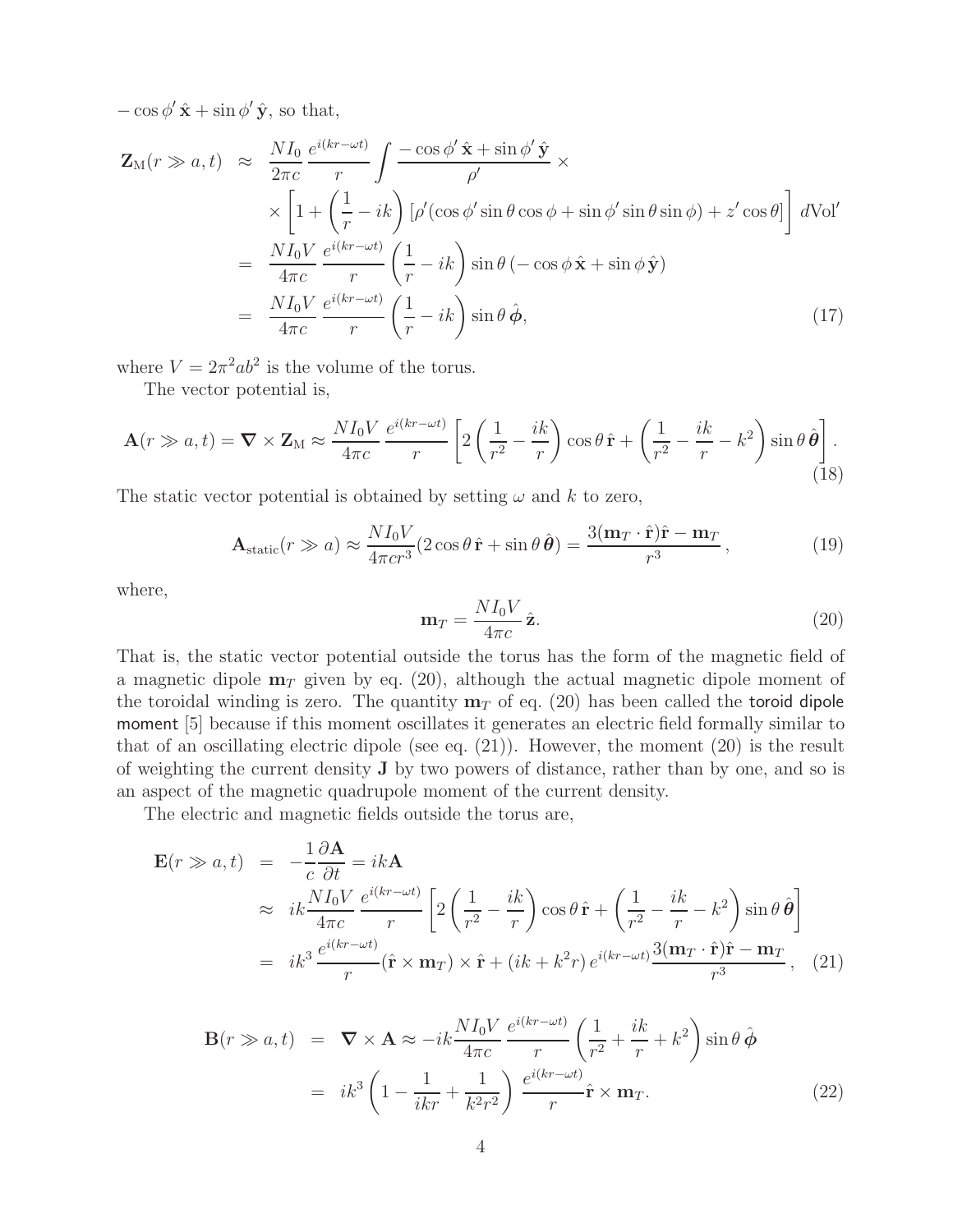Both **E** and **B** vanish outside the torus in the static limit  $k = 0$ . The radiation fields are,

$$
E_{\text{rad},\theta} = B_{\text{rad},\phi} = -ik^3 \frac{NI_0V}{4\pi c} \frac{e^{i(kr - \omega t)}}{r} \sin \theta.
$$
 (23)

The fields (21)-(22) have the same form as those for a small oscillating electric dipole, except that they are multiplied by an additional factor of  $k$ . And indeed, in a systematic multipole expansion of the sources of vector electromagnetic fields (see, for example, sec. 9.10 of [15]) an oscillating magnetization can contribute to the electric dipole moment, but with an additional factor of k compared to the part of the electric dipole moment due to the electric charge distribution.

The time-average radiated power has the angular distribution,

$$
\frac{dP_{\text{rad}}}{d\Omega} = \frac{1}{8\pi c} \left(\frac{NI_0 V k^3}{4\pi}\right)^2 \sin^2 \theta,\tag{24}
$$

and the time-average radiated power is,

$$
P_{\rm rad} = \frac{1}{2} R_{\rm rad} I_0^2,\tag{25}
$$

where the radiation resistance  $R_{\text{rad}}$  is given by,

$$
R_{\rm rad} = \frac{1}{3c} \left(\frac{NVk^3}{4\pi}\right)^2 = \frac{\pi^2}{12c} \left(Nk^3ab^2\right)^2 = \frac{16\pi^8}{3c} \left(\frac{Nab^2}{\lambda^3}\right)^2 \approx 1.5 \times 10^6 \left(\frac{Nab^2}{\lambda^3}\right)^2 \Omega. \tag{26}
$$

For example, if  $a = \lambda/10$ ,  $b = \lambda/100$  and  $N \approx 580$  turns, then  $R_{\text{rad}} = 50 \Omega$ .

Of course, the inductance  $L$  of such a winding is high. In SI units, the inductance is,

$$
L = \frac{\mu_0 N^2 b^2}{2\pi a} \,. \tag{27}
$$

For the above example,  $L \approx 0.007 b$  henries for b in meters.

#### **2.2 Counter-Wound Helical Toroidal Antenna**

We give only a qualitative discussion of the counter-wound helical toroidal antenna, using the case that  $N = 8$  as an example.

As shown in the sketch below, the  $8 = 2 \times 4$  turns can be thought of as forming 8 elongated loops, each of which is formed from a half turn of each of the two counter windings, indicated as diamonds on the left part of the figure. We suppose that the wires of the two windings pass so close to one another that the capacitance of the 8 crossing points of the two windings is very large. Then, there exist resonant frequencies at which the direction of the current in each winding reverses at each crossing point, and the toroid dipole moment (20) vanishes.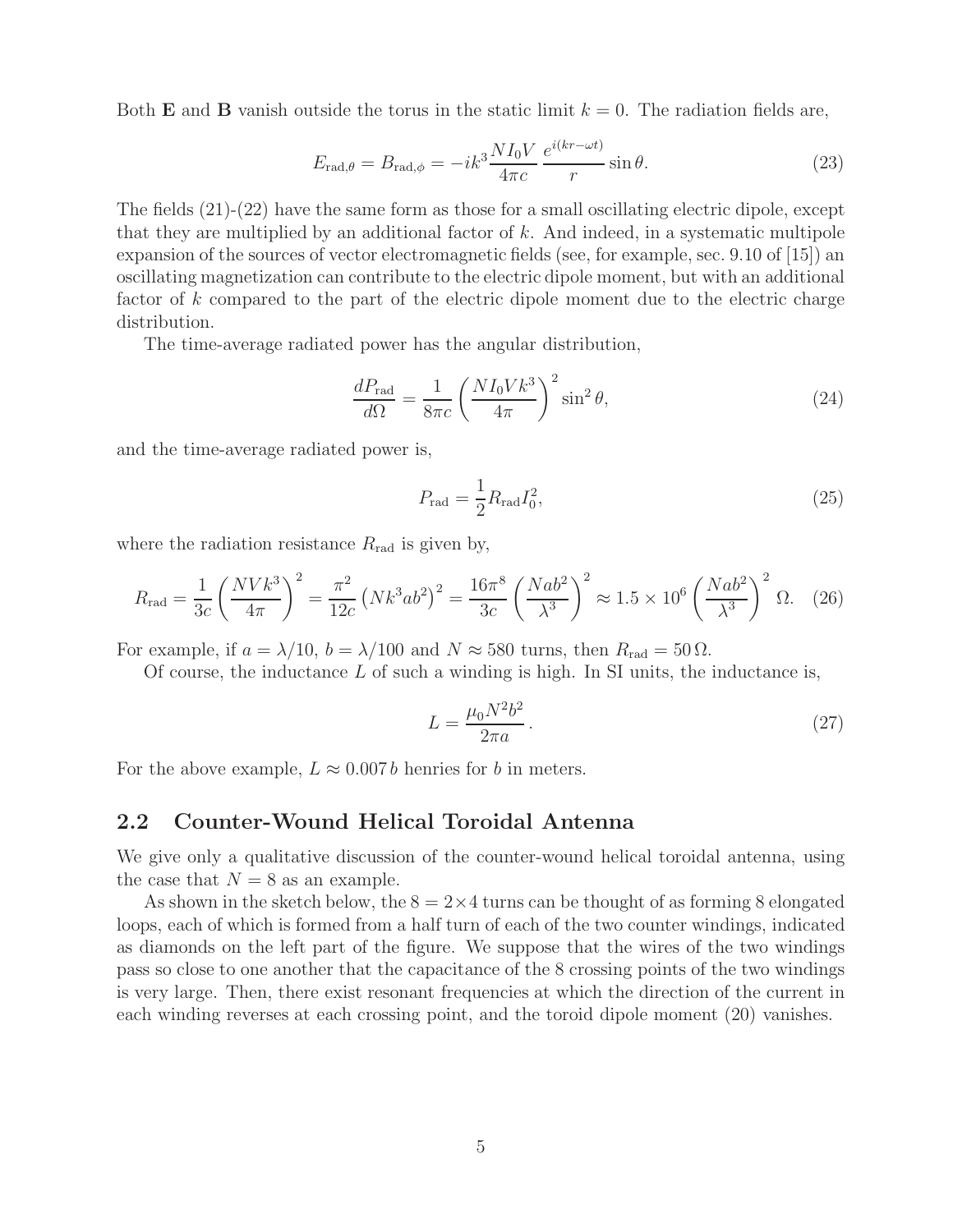

Each of these loops has a magnetic moment  $\mathbf{m}_i$  that is perpendicular to the plane of each loop, and which lies in the  $x-y$  plane, as shown on the right part of the figure.

At each of the 8 crossing points of the wires there is a large capacitance, and a corresponding electric dipole moment  $\mathbf{p}_j$  that points towards (or away from) the center of the toroid.

All electric and magnetic multipole moments of order less than N vanish, so the radiation from the system is highly suppressed.

For an observer on the z axis, above the center of the antenna, the radiation electric field vectors from the 8 magnetic moments  $\mathbf{m}_i$  and from the 8 electric dipole moments  $\mathbf{p}_i$  are parallel to the x-y plane. The sum of the radiation electric fields is zero, and hence, there is no radiation along the z axis.

An observer in the  $x-y$  plane sees very small electric field from the 8 electric dipole moments, while the electric field from the 8 magnetic moments sums to a nonzero vertical component.

The overall pattern of the radiation electric field is that it is largest, and approximately independent of azimuth, in the x-y plane, while vanishing along the z direction. This is the qualitative character of electric dipole radiation from an oscillating dipole moment directed along the z-axis. However, it is ironic that when a counter-wound helical toroidal antenna is operated at resonance, the toroid dipole moment vanishes, and this exotic antenna configuration reduces to a circular array of "ordinary" electric and magnetic dipoles.

There exist some analytic studies in the literature for the case of small  $N$  [17, 18], but some of their conclusion are at odds with the present analysis.

### **A Appendix: The Chu Limit**

One design goal of small antennas is a large bandwidth. In classic papers, Wheeler [20] and Chu [21] noted that there is a limit to the bandwidth of an antenna that fits inside a sphere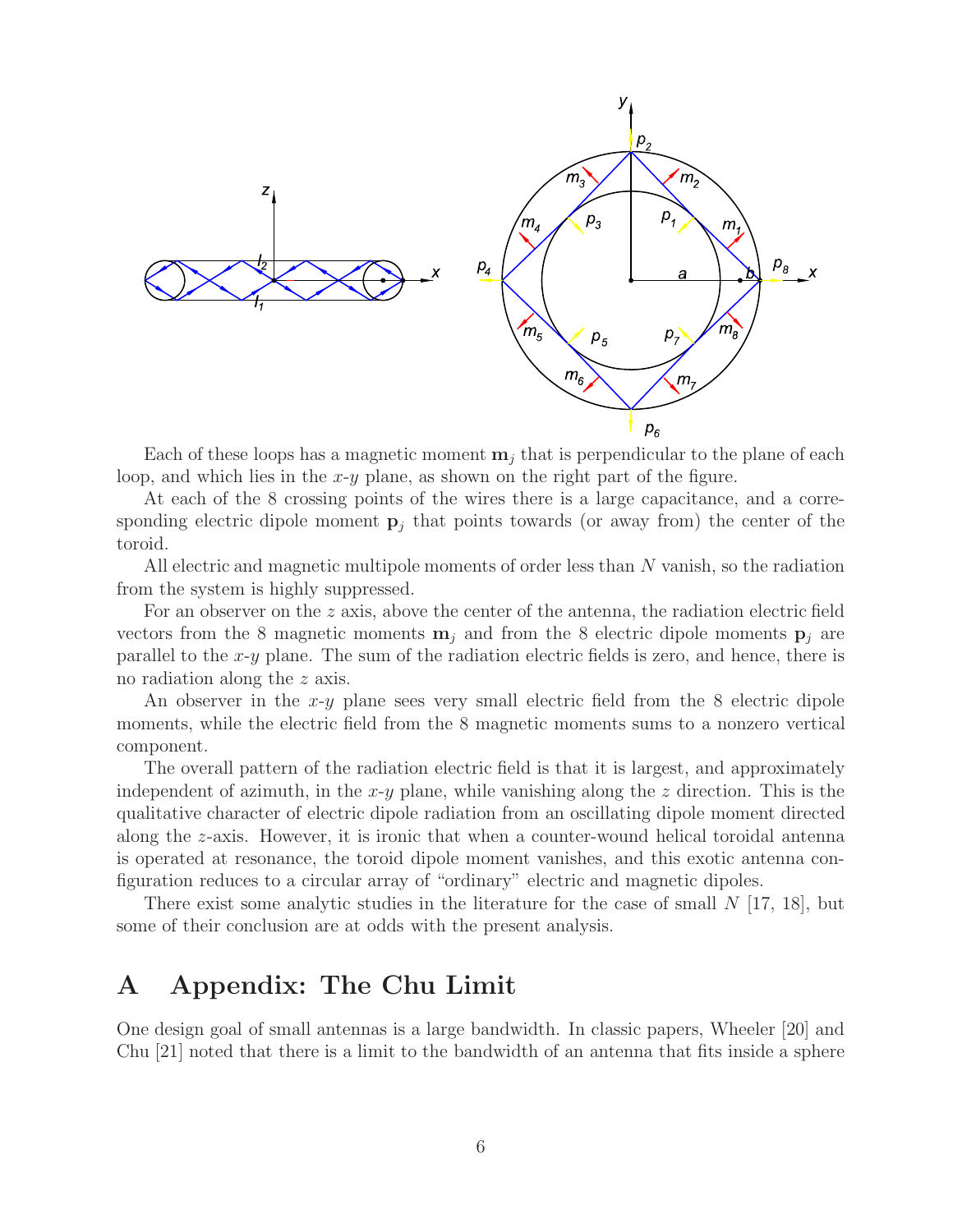of radius  $R \ll \lambda$  that can be expressed as a lower limit on the  $Q$  of the antenna,

$$
Q = \frac{\omega \langle U_{\text{near}} \rangle}{\langle P_{\text{rad}} \rangle} \gtrsim \frac{1}{4(kR)^3},\tag{28}
$$

where  $\langle U_{\text{near}} \rangle$  is the time-averaged energy stored in the non-propagating near electromagnetic fields of the antenna and  $\langle P_{\text{rad}} \rangle$  is the time-average radiated power. See also [22]. The bound (28) is closely approached by a small linear dipole antenna of half-height R.

This argument is based on a decomposition of the fields of the antenna into multipole moments. Since the counter-wound helical toroidal antenna has no nonzero electric or magnetic multipole moments of the usual sort, it could be that this type of antenna can have a Q smaller than the limit of eq. (28). We saw in sec. 2.1 that the fields outside the windings of a small counter-wound helical toroidal antenna are essentially the same as those of a small electric dipole antenna. Hence, the part of Q of a small counter-wound helical toroidal antenna associated with the fields outside the windings is essentially the same as that of a small electric dipole antenna, and therefore satisfies the bound (28). However,  $\langle U_{\text{near}} \rangle$  also includes the energy stored inside the windings,

$$
\langle U_{\text{inside}} \rangle = \frac{1}{2} L I_0^2,\tag{29}
$$

where  $L = 2\pi N^2b^2/c^2a$  in Gaussian units. This energy is much larger than that stored in the near fields outside the windings. Then, recalling eqs. (25)-(26),

$$
Q \approx \frac{\omega L}{R_{\text{rad}}} = \omega \frac{2\pi N^2 b^2}{c^2 a} \frac{12c}{\pi^2 N^2 a^2 b^4 k^6} = \frac{24}{\pi k^5 a^2 b^3} \gg \frac{1}{4(ka)^3}.
$$
 (30)

Thus, a small counterwound helical toroidal antenna is a high-Q device and does not come close to satisfying the Chu limit.

# **References**

- [1] J.F. Corum, *Toroidal Helix Antenna*, IEEE Ant. Prop. Int. Symp. **25**, 832 (1987), http://kirkmcd.princeton.edu/examples/EM/corum\_ieeeapsis\_25\_832\_87.pdf
- [2] N.J. Carron, *On the fields of a torus and the role of the vector potential*, Am. J. Phys. **63**, 717 (1995), http://kirkmcd.princeton.edu/examples/EM/carron\_ajp\_63\_717\_95.pdf
- [3] V.M. Dubovik and A.A. Cheshkov, *Multipole expansion in classical and quantum field theory and radiation*, Sov. J. Part. Nucl. **5**, 318 (1975), http://kirkmcd.princeton.edu/examples/EM/dubovik\_sjpn\_5\_318\_75.pdf
- [4] V.M. Dubovik and L.A. Tosunyan, *Toroidal moments in the physics of electromagnetic and weak interactions*, Sov. J. Part. Nucl. **14**, 504 (1983), http://kirkmcd.princeton.edu/examples/EM/dubovik\_sjpn\_14\_504\_83.pdf
- [5] V.M. Dubovik and V.V. Tugushev, *Toroid Moments in Electrodynamics and Solid-State Physics*, Phys. Rep. **187**, 145 (1990), http://kirkmcd.princeton.edu/examples/EM/dubovik\_pr\_187\_145\_90.pdf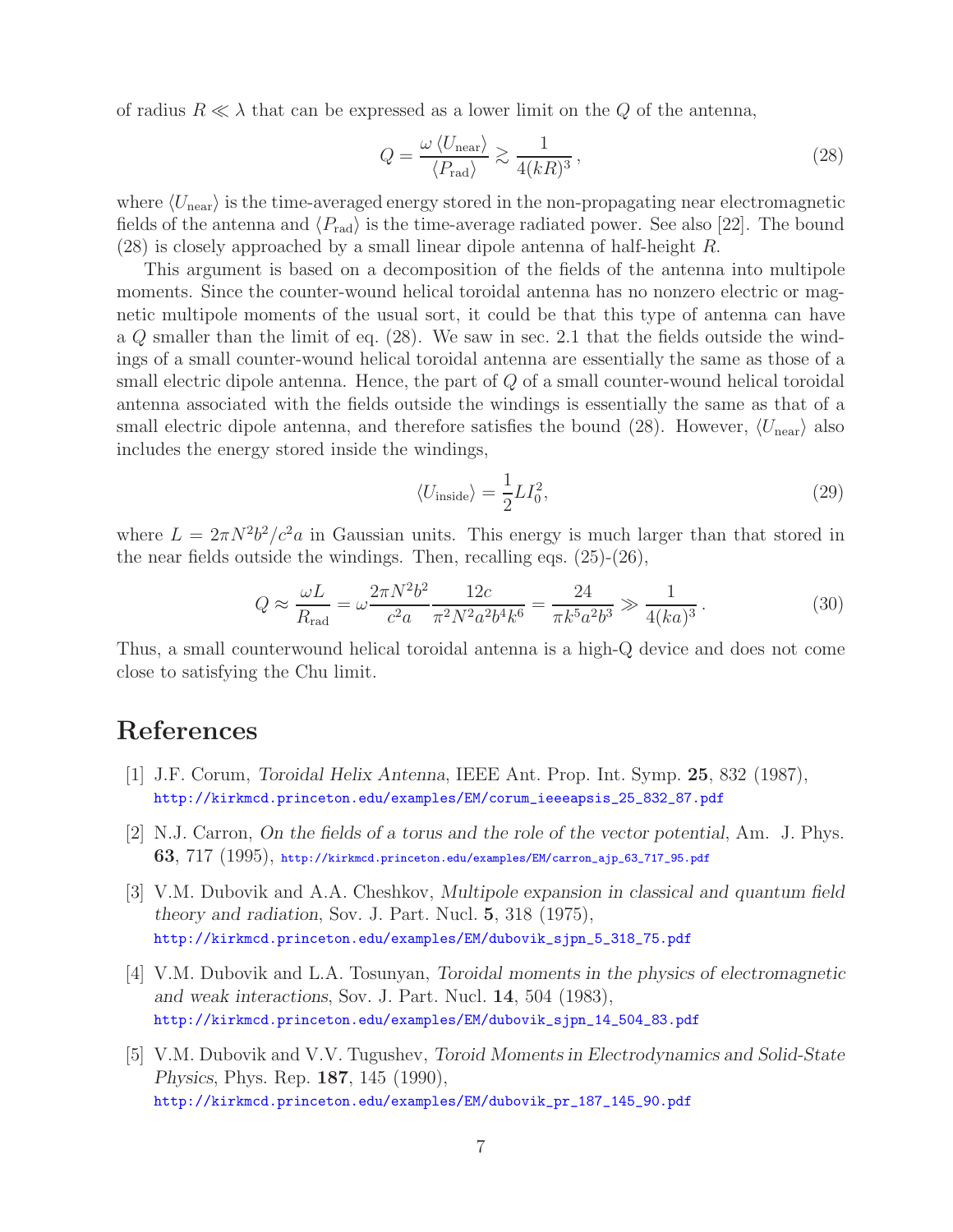- [6] G.N. Afanasiev, *The electromagnetic fields of solenoids with time dependent currents*, J. Phys. A: Math. Gen. **23**, 5755 (1990), http://kirkmcd.princeton.edu/examples/EM/afanasiev\_jpa\_23\_5755\_90.pdf
- [7] I. Dumitriu and C. Vrejoiu, *Some Aspects of Electromagnetic Multipole Expansions*, Rom. Rep. Phys. **60**, 423 (2008), http://kirkmcd.princeton.edu/examples/EM/dumuitriu\_rrp\_60\_423\_08.pdf
- [8] C.H. Page, *External Field of an Ideal Toroid*, Am. J. Phys. **39**, 1039 (1971), http://kirkmcd.princeton.edu/examples/EM/page\_ajp\_39\_1039\_71.pdf *On the External Magnetic Field of a Closed-Loop Core*, Am. J. Phys. **39**, 1206 (1971), http://kirkmcd.princeton.edu/examples/EM/page\_ajp\_39\_1206\_71.pdf
- [9] Y.B. Zel'dovitch, *Electromagnetic Interaction with Parity Violation*, Sov. Phys. JETP **6**, 1184 (1958), http://kirkmcd.princeton.edu/examples/EM/zeldovich\_jetp\_6\_1184\_58.pdf
- [10] Y. Aharonov and D. Bohm, *Significance of Electromagnetic Potentials in the Quantum Theory*, Phys. Rev. **115**, 485 (1959), http://kirkmcd.princeton.edu/examples/QM/aharonov\_pr\_115\_485\_59.pdf
- [11] K.T. McDonald, *Classical Aspects of the Aharonov-Bohm Effect* (Nov. 29, 2013), http://kirkmcd.princeton.edu/examples/aharonov.pdf
- [12] K.T. McDonald, *Vector Potential of a Long Solenoid in the Poincar´e Gauge* (Jan. 15, 2017), http://kirkmcd.princeton.edu/examples/poincare.pdf
- [13] L. Lorenz, *Ueber die Identit¨at der Schwingungen des Lichts mit den elektrischen Strömen, Ann. d. Phys.* **207**, 243 (1867), http://kirkmcd.princeton.edu/examples/EM/lorenz\_ap\_207\_243\_67.pdf *On the Identity of the Vibration of Light with Electrical Currents*, Phil. Mag. **34**, 287 (1867), http://kirkmcd.princeton.edu/examples/EM/lorenz\_pm\_34\_287\_67.pdf
- [14] K.T. McDonald, *Radiation in the Near Zone of a Small Loop Antenna* (June 7, 2004), http://kirkmcd.princeton.edu/examples/smallloop.pdf
- [15] J.D. Jackson, *Classical Electrodynamics*, 3rd ed. (Wiley, 1999), http://kirkmcd.princeton.edu/examples/EM/jackson\_ce3\_99.pdf
- [16] K.T. McDonald, *Electrodynamics Problem Set 8* (2001), http://kirkmcd.princeton.edu/examples/ph501set8.pdf
- [17] D.B. Miron, *A Study of the CTHA Based on Analytical Models*, IEEE Trans. Ant. Prop. **49**, 1130 (2001), http://kirkmcd.princeton.edu/examples/EM/miron\_ieeetap\_49\_1130\_01.pdf
- [18] R.C. Hansen, *Fields of the Contrawound Toroidal Helix Antenna*, IEEE Trans. Ant. Prop. **49**, 1138 (2001), http://kirkmcd.princeton.edu/examples/EM/hansen\_ieeetap\_49\_1138\_01.pdf
- [19] K.T. McDonald, *Distortionless Transmission Line* (Nov. 11, 1996), http://kirkmcd.princeton.edu/examples/distortionless.pdf